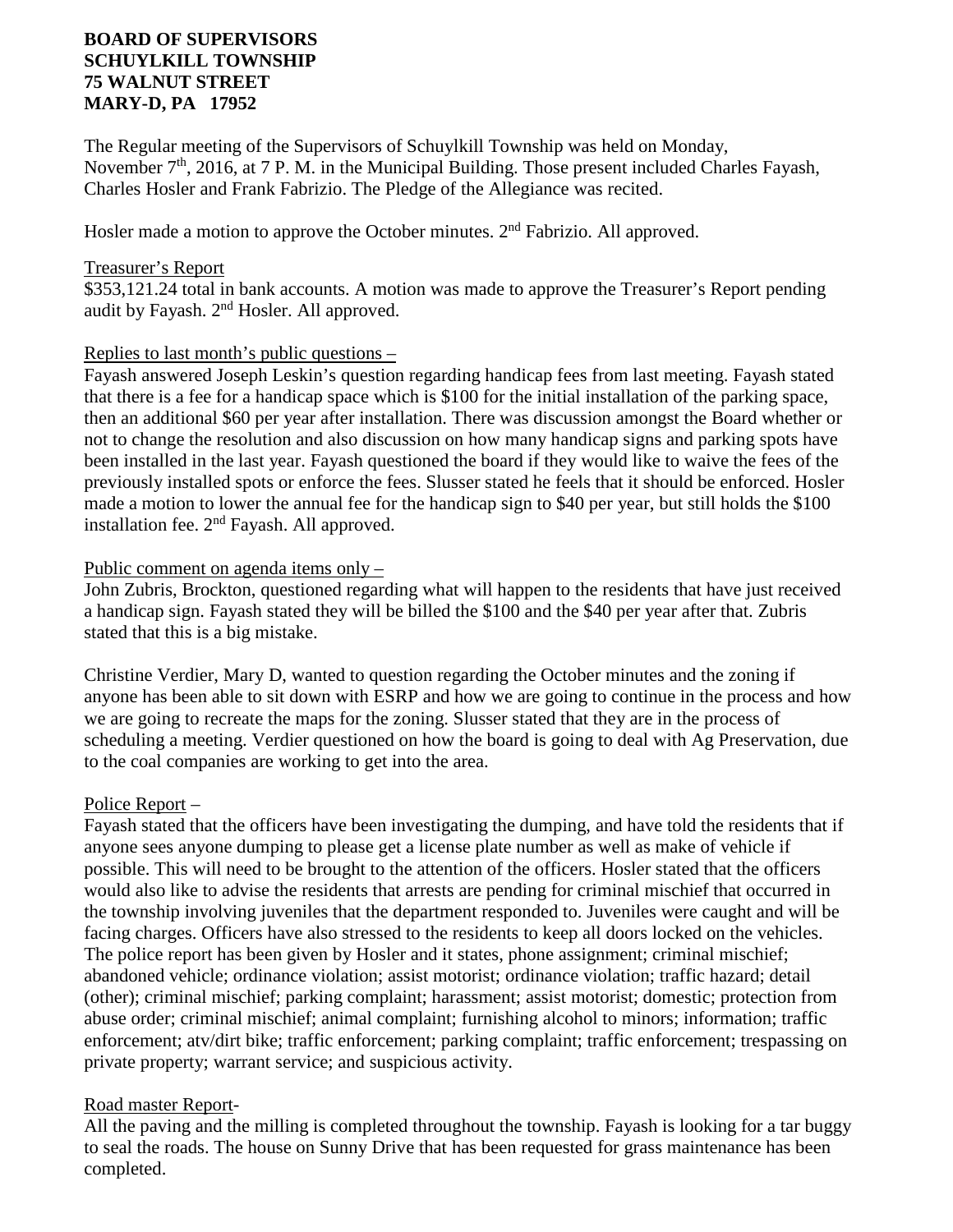# Solicitors Report- Christopher Slusser

Slusser announced that there was an executives session prior to the meeting regarding pending to threat litigation.

### Zoning Report- Paul Benulis

Benulis stated there has still been 25 permits since February, there has been 2 variance hearings and 1 is complete, the other is still ongoing. There is also a decision pending that if anyone would like to come it will be on Monday, November 21<sup>st</sup> at 6:30p. Benulis also wanted to comment on that there has been numerous inquires for construction that have needed variances and they have been withdrawn due to the cost.

#### Committee Reports

Council of Government- meeting will be held on Novmeber 16<sup>th</sup>. Tax Collection Committee- meeting will not be held until December. Eastern Schuylkill Recreation Committee- meeting will be held on November 17th

### Communications

The Board has received a letter from Metrocast stating that the prices will be increasing as of January  $1<sup>st</sup>$ , 2017.

### Old Business

PLGIT Procurement Card is still in process.

The Secretary has reached out to multiple contractors in order to have the job completed, information was sent to all contractors inquiring. Fayash stated that the only one who had come back with an amount was Zawada Enterprises. Fayash stated that the cost for everything that was approved at last months meeting, including materials, came in at \$18,982.00. Hosler questioned if it was possible to have the amounts split due to it being through the same company. Fayash also added that the total cost of labor costs of concrete walls, floors and erecting building is \$18,382.00. Slusser stated that this must be put out to bid due to the amount. Slusser also explained that if a project is going to cost over the bid requirement amount, it must be advertised for public bid. More discussion was made on the requirements of constructing a project with totals that are over the bid requirement amount of \$19,400. Fayash made a motion to place the project out for sealed bids. 2<sup>nd</sup> Hosler. All approved.

#### New Business

The Board received the Annual Budget draft for 2017 and had taken a moment to review it. Fayash made a motion to advertise the Annual Budget for 2017 in the newspaper. Hosler also added that the total revenues are \$476,581 and the total expenditures are \$449,155. 2<sup>nd</sup> Fabrizio. All approved.

The Board wanted to discuss the purchasing of a SUV vehicle. Fabrizio stated Mark called and found a 1994 Jeep Grand Cherokee for \$500. Mark had looked through the vehicle and took it for a ride and everything seems fine. Fabrizio stated he would like for Chief DiMarco to still look at it to see if it will pass inspection. Hosler made a motion to scrap the old jeep. 2<sup>nd</sup> Fabrizio. All approved. Fabrizio made a motion to purchase the new jeep for \$500 pending Chief DiMarco checking over the vehicle. 2<sup>nd</sup> Hosler. All approved.

Fayash stated that he needs to change his vote to be abstained on the jeep due to the jeep is his brothers.

# Public Comment

John Zubris, Brockton, questioned the Solicitor on how far back the township will go on the people who have requested handicap signs. The Solicitor stated that they will look back on the permits that were given internally and go from there. Zubris also stated that the old jeep should be put out for bid for someone to purchase it. Fayash and Hosler both stated that the jeep is in rough shape. Zubris also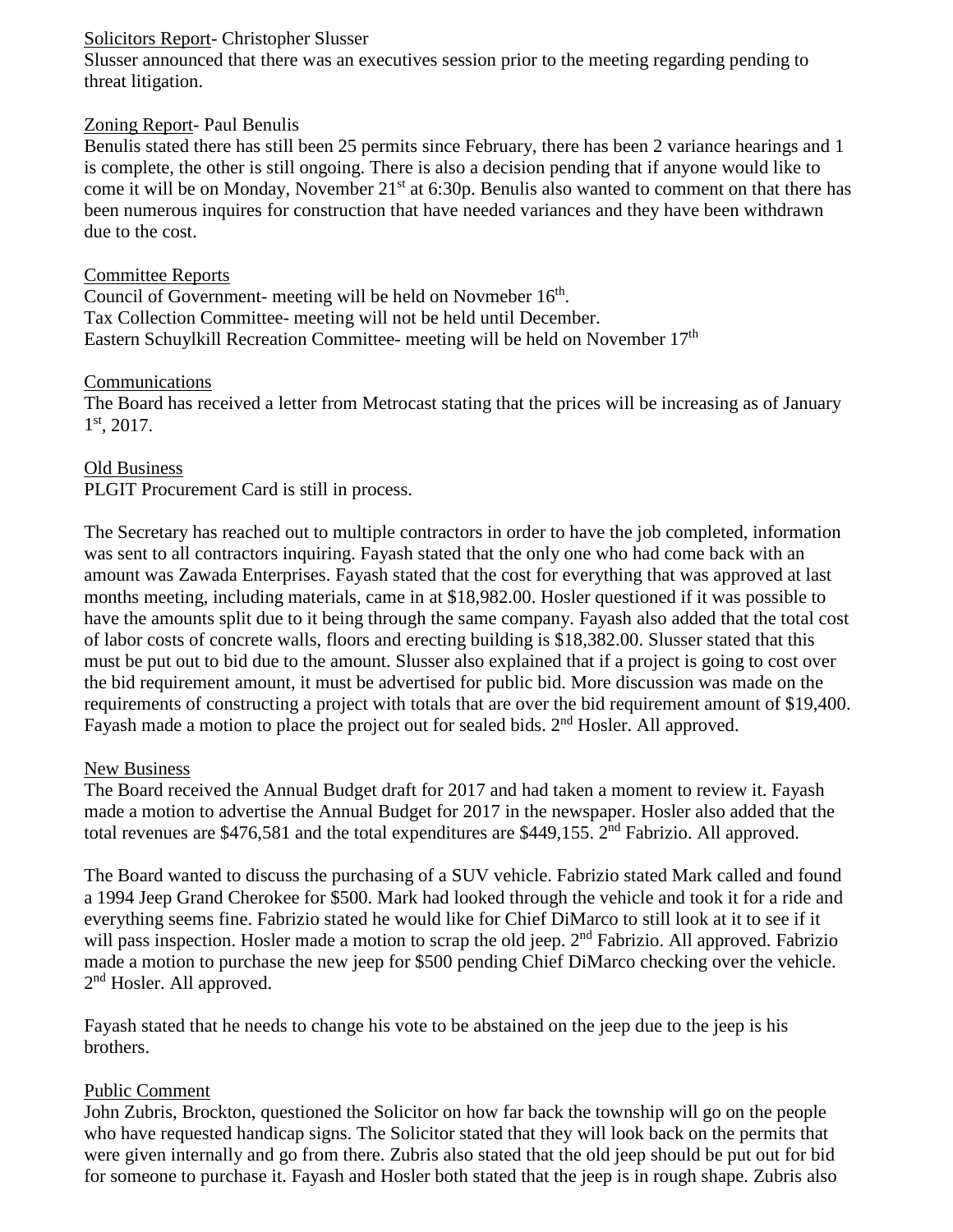questioned what the new jeep will be used for. Fayash stated to run errands due to they are using the GMC for that right now and only getting  $6/7$  miles to the gallon.

Christine Verdier, Mary D, questioned if anyone from the township maintenance department attended the winter maintenance training session that she had spoke about 2 months prior. Fayash stated no, not that he is aware of. Verdier also mentioned that the American flag at the ball field is a disgrace and would like the township to remove it and depose of it properly, also mentioned it is located right in the middle of the two fields. Fayash stated that they will purchase another one. Verdier stated that in regards to the township getting additional police officers and were told that it would expand the hours of coverage, wanted to know if the Board is aware that the police officers have continuously had 2 officers on at a time. Verdier stated that she understands for training purposes in the beginning but there has been multiple times in a month after that. Verdier stated that it does not seem we are getting more hours of coverage with the added officers but more of having officers together in the car. Fayash stated he is aware of it, Hosler stated that he is aware of the situation now. Verdier questioned if we are getting the 40 hours a week of coverage that the township was told. Verdier stated it should be something the Board looks into to see if we are getting 40 hours of coverage and not 40 hours of their paid time. Fayash stated that there was an explanation from Chief DiMarco on the reasoning why there are more than 2 officers on together. Slusser also explained that in professional policing that the standard is to have multiple officers on for the protection of the officers. Solicitor stated he feels that the Board made the decision for the additional police officer for the protection of the township. Verdier also stated that on page 29 of the township news regarding a mailbox policy and getting into the winter, this year is going to be one of the first years that many of the residents in the township now have mailboxes in front of their home and wanted to know what the Board's policy will be if the plow truck plows over one of the mailboxes. Verdier stated she is asking as a precaution and wanted the board to think about a procedure due to the residents having this as the first year with mailboxes. Fayash stated that a lot of residents have had them within the last 2 years. Verdier wanted to know if one is knocked over, what is the policy.

John Zubris, Brockton, wanted to know how Verdier is getting all of her information about the township. The Secretary answered a Right to Know request. Zubris questioned if he is able to see her Right to Know requests and Fayash answered that he would need a Right to Know request to see her Right to Know requests.

Jessica Tirpak, Tuscarora, wanted to know when the garbage on Old 209 is going to be picked up. Fayash stated hopefully this week. Tirpak stated that it is now getting ripped open and is looking terrible. Fayash stated that the police officers were looking through the bags to find a lead on where the garbage is coming from which is the reasoning for the garbage to be ripped open.

Paul Benulis, Brockton, wanted to commend the Board on the road work as well as pursing changes to the zoning variance due to it being very strict and feels that it was made for a new community and not a township made up of small towns. Benulis stated that it is great to see the Board taking steps to change it into something that makes more sense for the community and he personally appreciates it. Benulis stated he remembers when there was no police reports and he appreciates the work that the officers are doing in the township and it is nice to have a report on what they are doing. Benulis also had a comment from a fellow resident regarding the Emerick Street sign in Brockton is either down or missing and requested that it would be replaced. Benulis lastly wanted to comment regarding LED street lights that Middleport has recently changed to LED lights and wanted to state that Middleport's lights look great. Benulis also stated that he feels it would be well worth the small additional cost to have the LED lights in the township and stated to possibly have the Board revisit the LED street lights due to the safety of the township.

Christine Verdier, Mary D, regarding the Annual Budget wanted to know if it is a Right to Know request or if it is open for public inspection. Slusser stated it is open for public inspection. Verdier also wanted to know if she was able to retrieve copies of the Budget. Slusser stated that it would be \$.25